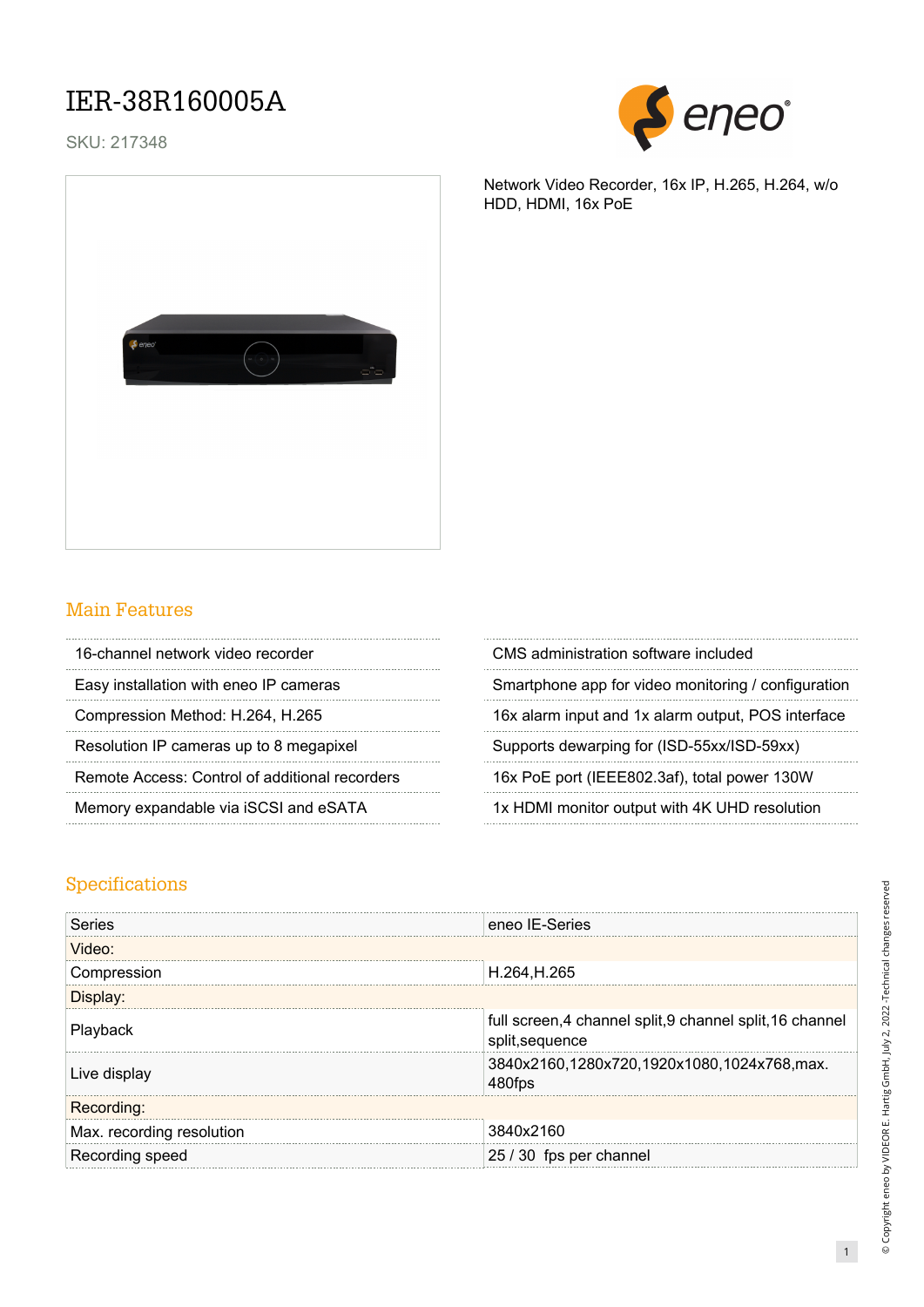## IER-38R160005A

Continuation of the specifications

| Recording rate max.           | 480 fps                                                                                                                                                                                                                                           |
|-------------------------------|---------------------------------------------------------------------------------------------------------------------------------------------------------------------------------------------------------------------------------------------------|
| Recording                     | permanent, timer, movement, contact, panic, PoS-<br>Text, event                                                                                                                                                                                   |
| Pre-alarm recording           | up to 5sec.                                                                                                                                                                                                                                       |
| Backup                        | Setup                                                                                                                                                                                                                                             |
| <b>Functions:</b>             |                                                                                                                                                                                                                                                   |
| Motion detector               | integrated                                                                                                                                                                                                                                        |
| Analysis functions            | motion detection                                                                                                                                                                                                                                  |
| Alarm notification            | e-mail notification, alarm output, remote software, Live<br>Popup, Buzzer, PTZ Preset, FTP, Push (Mobile)                                                                                                                                         |
| Alarm triggers                | disk error, eystem error, video loss, motion<br>detection, PoS-Text, contact                                                                                                                                                                      |
| Audio support                 | yes                                                                                                                                                                                                                                               |
| Password protection           | user control                                                                                                                                                                                                                                      |
| HDD hotswap                   | no                                                                                                                                                                                                                                                |
| Menu languages                | English, German, French, Italian, Dutch, Chinese                                                                                                                                                                                                  |
| Remote access                 | remote software, iPhone, Android, WEB Browser<br>(Java)                                                                                                                                                                                           |
| Search function               | date/time, event, Thumbnail, text, museum, Instant<br>Playback, VCA search                                                                                                                                                                        |
| Covert camera mode            | yes                                                                                                                                                                                                                                               |
| <b>GDPR</b> functions         | Four-eye principle, Defined storage times per<br>channel, Differentiated authorisation<br>management, Detailed log informations, Password<br>cycle, Menu logout during inactivity, NAT/IPC isolation<br>of PoE camera ports, Full encrypted WAN,- |
| Network:                      |                                                                                                                                                                                                                                                   |
| <b>Network</b>                | 1x 10/100/1000 Base-T RJ45                                                                                                                                                                                                                        |
| Network connection            | WAN 1 x 10/100/1000BASE-T, 16x PoE RJ45<br>10/100 Base-T                                                                                                                                                                                          |
| Network protocols             | TCP/IP,DHCP,Zeroconf,IPv4,IPv6,HTTP,UPnP,ARP,<br>SMTP, RTSP, RTP, FTP, NTP                                                                                                                                                                        |
| Data tranfer rate max.        | 736 Mbps                                                                                                                                                                                                                                          |
| Data transfer rate incoming   | 160 Mbps                                                                                                                                                                                                                                          |
| Data transfer rate outgoing   | 576 Mbps                                                                                                                                                                                                                                          |
| Interfaces / Inputs/ Outputs: |                                                                                                                                                                                                                                                   |
| IP channels                   | 16                                                                                                                                                                                                                                                |
| <b>Monitor Outputs</b>        | HDMI (4K), VGA                                                                                                                                                                                                                                    |
| Spot monitor                  | no                                                                                                                                                                                                                                                |
| USB ports                     | 2x USB 2.0,1x USB 3.0                                                                                                                                                                                                                             |
| Interfaces external storage   | eSATA, iSCSI, Maximal capacity 96TB, Internal: 4x<br>HDD up to 56 TB max., 6x iSCSI (16TB lun) max.<br>minus internal HDD and eSATA capacity, 1x SATA<br>16TB max. minus internal HDD and iSCSI capacity                                          |
| Alarm inputs                  | 16                                                                                                                                                                                                                                                |